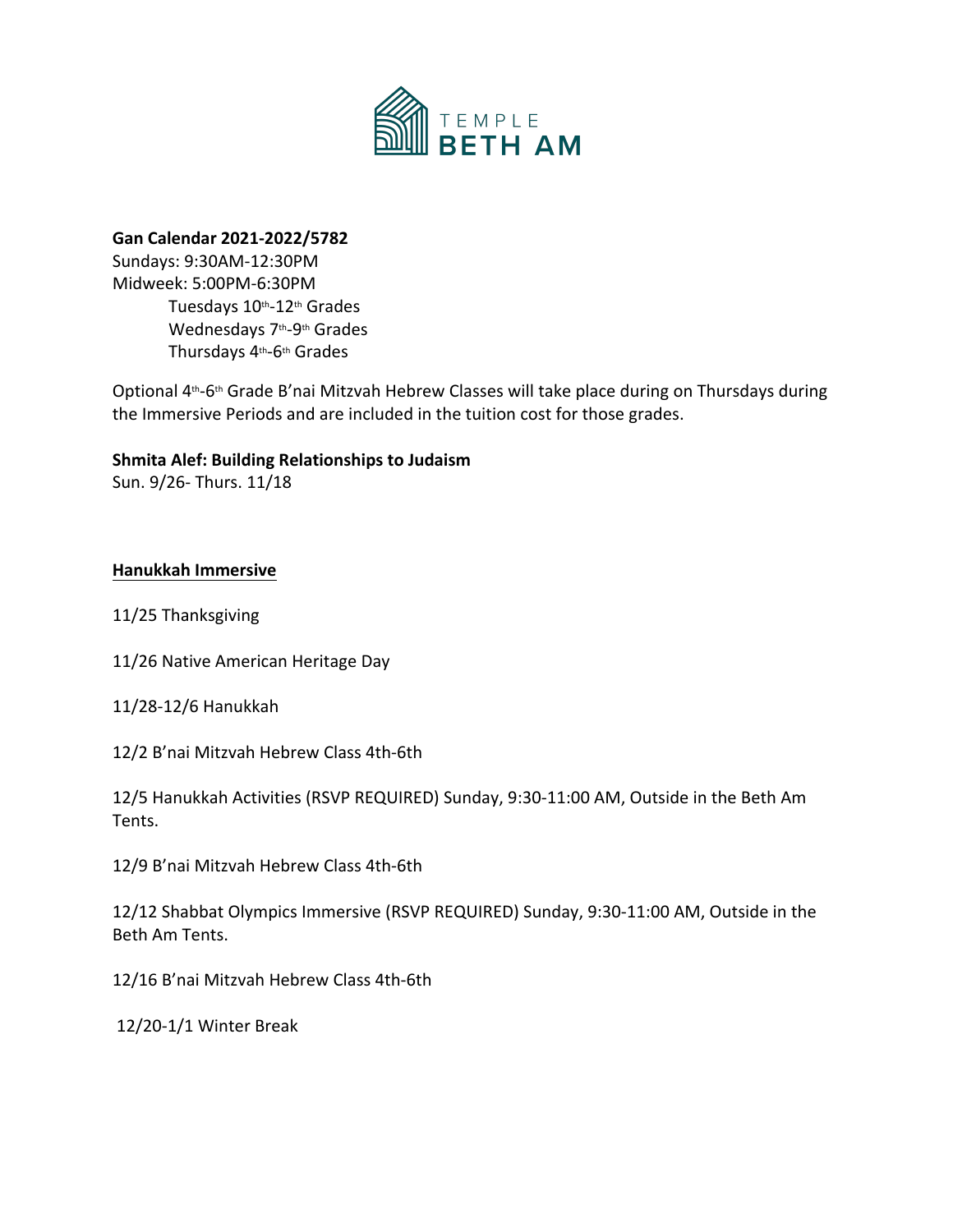

#### **Shmita Bet: Jewish Identity**

Sun. 1/2 *1 st Day Shmita Bet* (week 1) Tues. 1/4 Wed. 1/5 Thurs. 1/6

Sun. 1/9 (week 2) Tues. 1/11 Wed. 1/12 Thurs. 1/13

Sun. 1/16 (week 3) Tues. 1/18 Wed. 1/19 Thurs. 1/20

 $1/21 - 1/24$  L'Taken for  $10<sup>th</sup>$  Grade Sun. 1/23 (week 4) Tues. 1/25 Wed. 1/26 Thurs. 1/27

Sun. 1/30 (week 5) Tues. 2/1 Wed. 2/2 Thurs. 2/3

Sun. 2/6 (week 6) Tues. 2/8 Wed. 2/9 Thurs. 2/10

Sun. 2/13 *Siyum* (week 7) Tues. 2/15 Wed. 2/16 Thurs. 2/17

# **5th Grade B'nai Mitzvah Official Welcome & Shabbat Gathering**

Fri. 3/11 5:30-8pm (including Shabbat and dinner) In person at Temple Beth Am